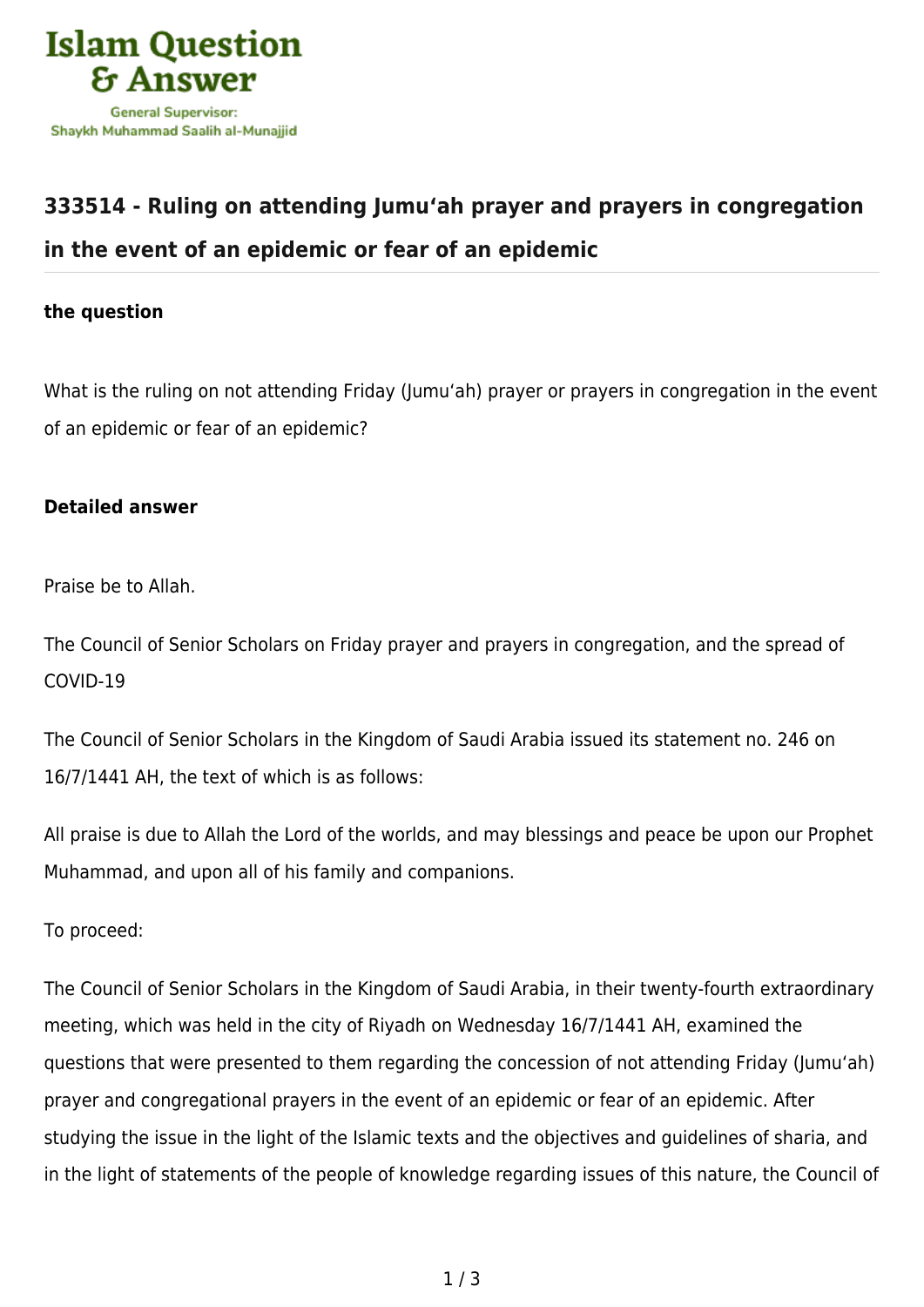

Senior Scholars has issued the following statement:

-1-

It is prohibited for a person infected with this virus to attend Friday prayers and prayers in congregation, because the Prophet (blessings and peace of Allah be upon him) said, "Sick (camels) should not be put with healthy (camels)." [Narrated by al-Bukhaari and Muslim], and because he (blessings and peace of Allah be upon him) said, "If you hear of the outbreak of a plague in a land, do not enter it; and if it breaks out in a land in which you are, do not leave it." [al-Bukhaari and Muslim].

-2-

If a specialized body determines that medical quarantine or isolation is to be imposed on someone, it is obligatory for him to comply with that, and to not attend Friday prayers or prayers in congregation. Therefore he should offer the prayers at home or in the place where he is quarantined. This is because of the report narrated by as-Shareed ibn Suwayd ath-Thaqafi, who said, "Among the delegation from Thaqeef there was a man with leprosy. The Prophet (blessings and peace of Allah be upon him) sent word to him, saying, 'We have accepted your oath of allegiance, so go back.'" [Narrated by Muslim}

-3-

If anyone fears that he may be harmed or may harm others, it is permissible for him to not attend the Friday prayer and prayers in congregation, because the Prophet (blessings and peace of Allah be upon him) said, "There should be neither harm nor reciprocating harm." [Narrated by Ibn Majah].

In all these cases, if he does not attend Friday prayer, he must pray Dhuhr with four rak'ahs.